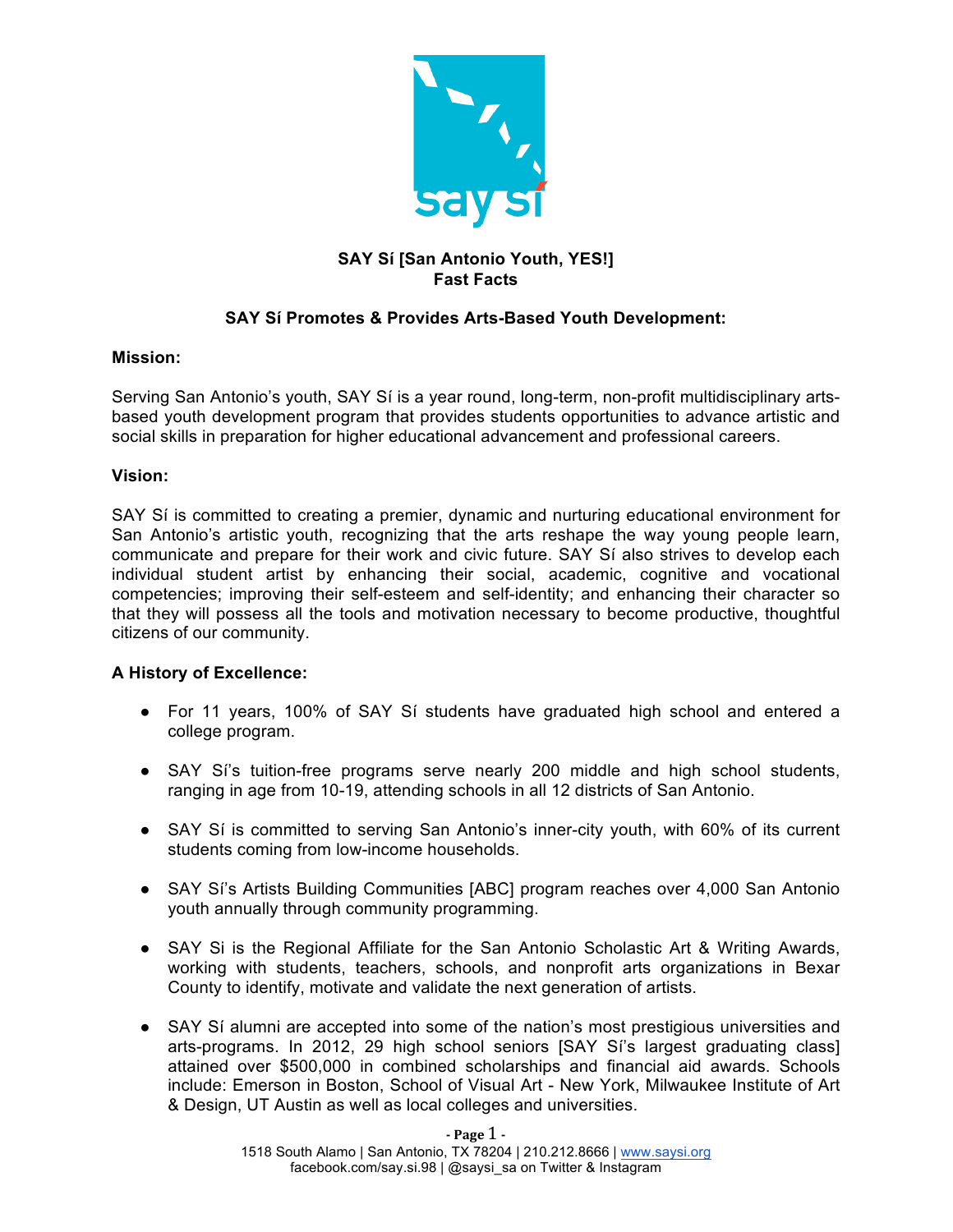- SAY Sí is a nationally recognized organization, held up as a model out-of-school-time arts program that, according to The Wallace Foundation, contains quality principles that should be replicated nationwide. [*Something to Say* white paper, 2013]
- SAY Sí was one of seven international youth arts organizations chosen to receive an inaugural **Creative Catalyst Award** by **Adobe Project 1324** on Tuesday, February 8, 2016. Creative Catalyst Awards are given to organizations across the globe that support and inspire the next generation of creatives.
- Project 1324 also awarded SAY Sí with an Innovation Grant to fund a new SAY Sí-led initiative called Project Papalote. Through Project Papalote, SAY Sí staff and youth will travel to Boston, Massachusetts; Salt Lake City, Utah; Mexico City, Mexico and Kolkata, India to work with other youth development organizations to collaboratively create media projects that focus on the theme of identifying borders and breaking boundaries.

## **Core Values:**

- Dedication to Quality Arts Education
- Encouraging High Standards of Achievement
- Fostering Excellence and Leadership
- Contributing to a Community of Reciprocal Learning
- Providing a Culture of Support, Creativity and Purpose.

#### **How Students Join SAY Sí:**

SAY Sí recruits new students two times a year during the spring and fall - in January and September. Students are eligible to join SAY Sí at **NO COST** as long as they have parental/guardian permission, reliable transportation, are in middle school or high school [public, private or home school] and maintain a minimum C average in school. Students must also commit to attending the program regularly [at least 8 hours per week for high school students & Saturdays for middle school students] and long-term, complete projects in a timely manner while acting as a positive influence in the studios.

While SAY Sí accepts a diverse array of students from all areas of town, **first priority is given to students from San Antonio's inner city and from lower economic households**.

#### **To apply to SAY Sí, a student needs to:**

- 1. Choose a program area from the following: MAS: Media Arts High School Program VA: Visual Arts High School Program ALAS: Theatre Program HIVE: Game Design Program WAM: Multidisciplinary Middle School Program
- 2. Read and complete the packet for either high school or middle school, which includes: student application, student memorandum of understanding, medical release, media release and income form. Packets are available one month prior to recruitment periods at SAY Sí or for download on the SAY Sí website.
- 3. **One week** before recruitment begins, call 210.212.8666 to set up an interview with a SAY Sí instructor. **Interviews will not be scheduled prior to one week before recruitment begins.**